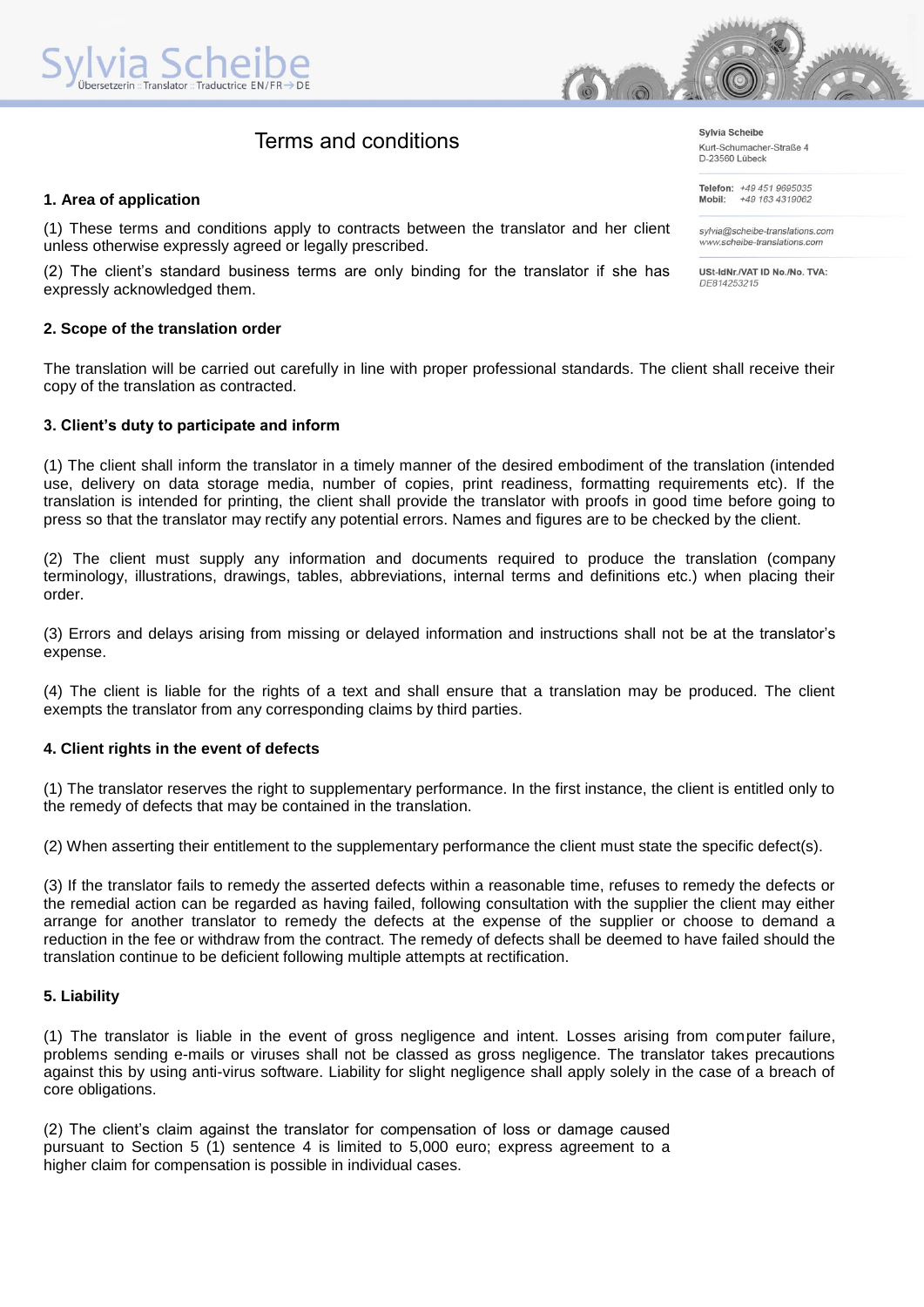

(3) The exclusion or limit of liability pursuant to Section 5 (1) and (2) does not apply to compensation of a consumer arising from fatal or bodily injury or from injury to health.

(4) Client claims against the translator due to defects in translation (Section 634a of the German Civil Code (BGB)) lapse one year from acceptance of the translation, except in the case of malicious intent.

(5) Liability for compensation arising from consequential loss from defects is restricted to the legal period of limitation contrary to Section 634a of the BGB. Section 202(1) of the German Civil Code (BGB) is unaffected by this.

## **6. Professional confidentiality**

The translator commits herself to secrecy with regard to all facts that become known to her in connection with her work for a client.

# **7. Third-party participation**

(1) The translator is entitled to use or consult colleagues or expert third parties in order to fulfil a contract.

(2) When using or consulting expert third parties, the translator shall ensure that confidentiality is maintained in accordance with Section 6.

## **8. Payment**

(1) The translator's invoices are due and payable without a discount within 14 days of the invoice date.

(2) All prices are net, plus the applicable VAT.

(3) In addition to the agreed fee, the translator is entitled to reimbursement of actual expenses incurred where agreed with the client. In all cases VAT is added where legally required. On large projects the translator may demand an appropriate advance payment. The translator may agree in writing with the client beforehand that delivery will not be made until her fee has been paid in full.

(4) If the fee has not been agreed, an appropriate and standard payment is due that is commensurate with the type and difficulty of the translation. This payment shall be no less than the relevant rates defined in the Court Payment and Reimbursement Act (JVEG).

# **9. Ownership and copyright**

(1) Until payment has been made in full the translation remains the property of the translator. Until then the client has no right of use.

(2) The translator retains any copyright arising from the translation work.

#### **10. Right to withdraw**

Where a translation order is placed as a result of the translator offering her services via the Internet, the client waives their possible right to withdraw in the event that the translator has started work on the translation and the client is advised of this.

Sylvia Scheibe Kurt-Schumacher-Straße 4 D-23560 Lübeck

Telefon: +49 451 9695035 +49 163 4319062 Mobil:

sylvia@scheibe-translations.com www.scheibe-translations.com

USt-IdNr./VAT ID No./No. TVA: DE814253215